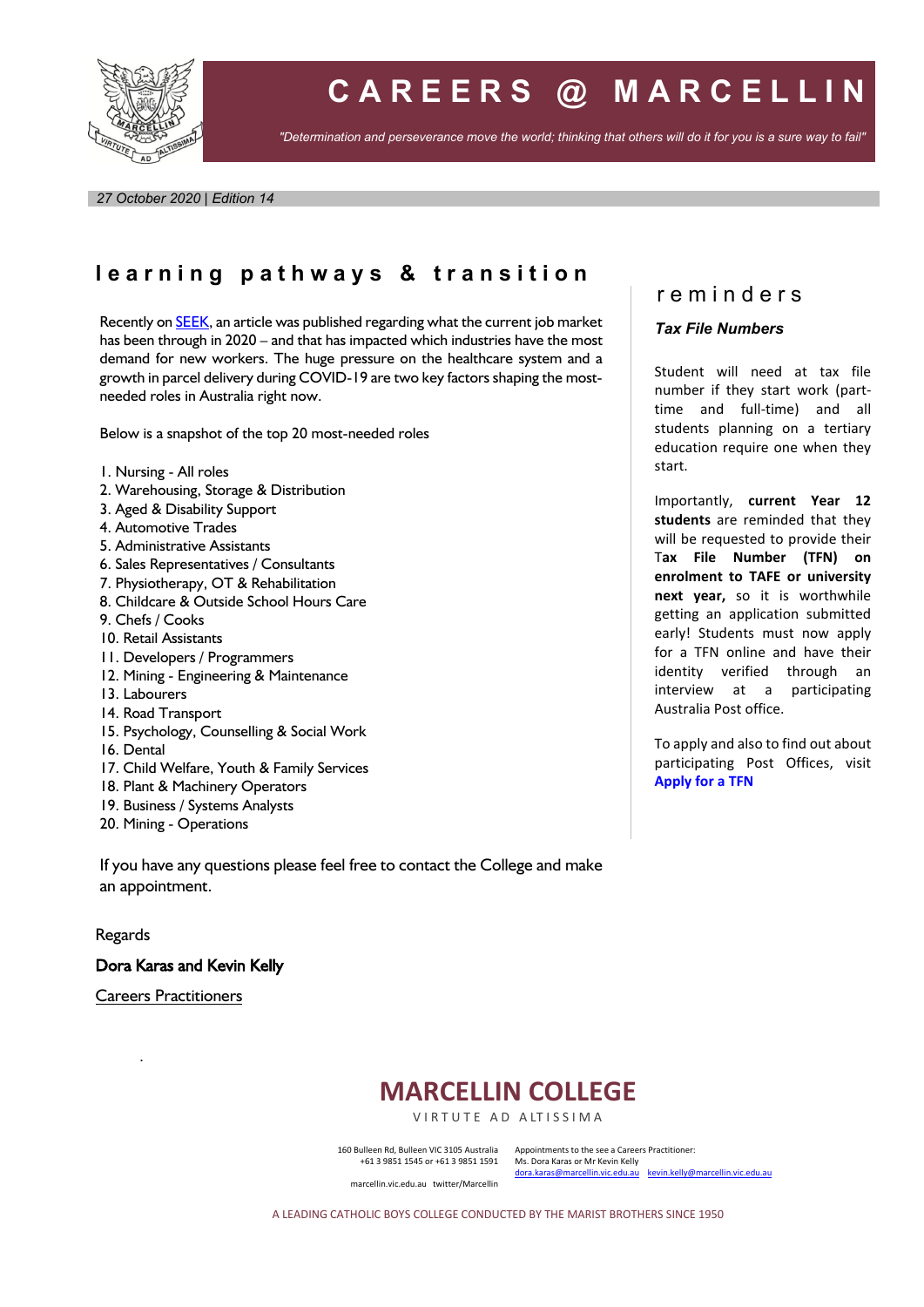



| 2020-2021 Course Application and Results: Key Dates |                                       |
|-----------------------------------------------------|---------------------------------------|
| Wednesday 30 December 2020                          | VCE Results and ATAR released         |
| Monday 4 January 2021                               | Change of Preference closes 12pm      |
| Thursday 14 January 2021                            | <b>January Round offers released</b>  |
| <b>Monday 1 February, 2021</b>                      | <b>February Round offers released</b> |

**For a full list of cancelled, amended, and new courses, visit [VTAC Course Updates](http://www.vtac.edu.au/courses-inst/courseupdates.html)**

**The VTAC website is [www.vtac.edu.au](http://www.vtac.edu.au/)**

## **Remember...**

Students who do best at university, TAFE or at their Apprenticeship are those with **persistence, determination, organisational and self-management skills** that are also **assertive in asking for help**. Make sure you choose a course/pathway you will enjoy and are interested in; otherwise you may experience problems with motivation. Form **friendship** groups with other students so you can be active in groups that discuss work and share ideas. Students that are engaged in **learning communities and networks** have a more positive university experience.

## **Study Assist**

Students are encouraged to browse the following link as the website provides information to students about Australian Government assistance for financing of tertiary study. There is very useful information on study loans, how one pays back those loans, scholarship opportunities, etc.

A useful PDF titled *Beyond School Study Guide* published in February this year can also be found at - [Beyond School Study Guide.](https://www.studyassist.gov.au/BSSG)

**Visi[t Study Assist](https://www.studyassist.gov.au/) to find out more**

## **MARCELLIN COLLEGE | PATHWAYS**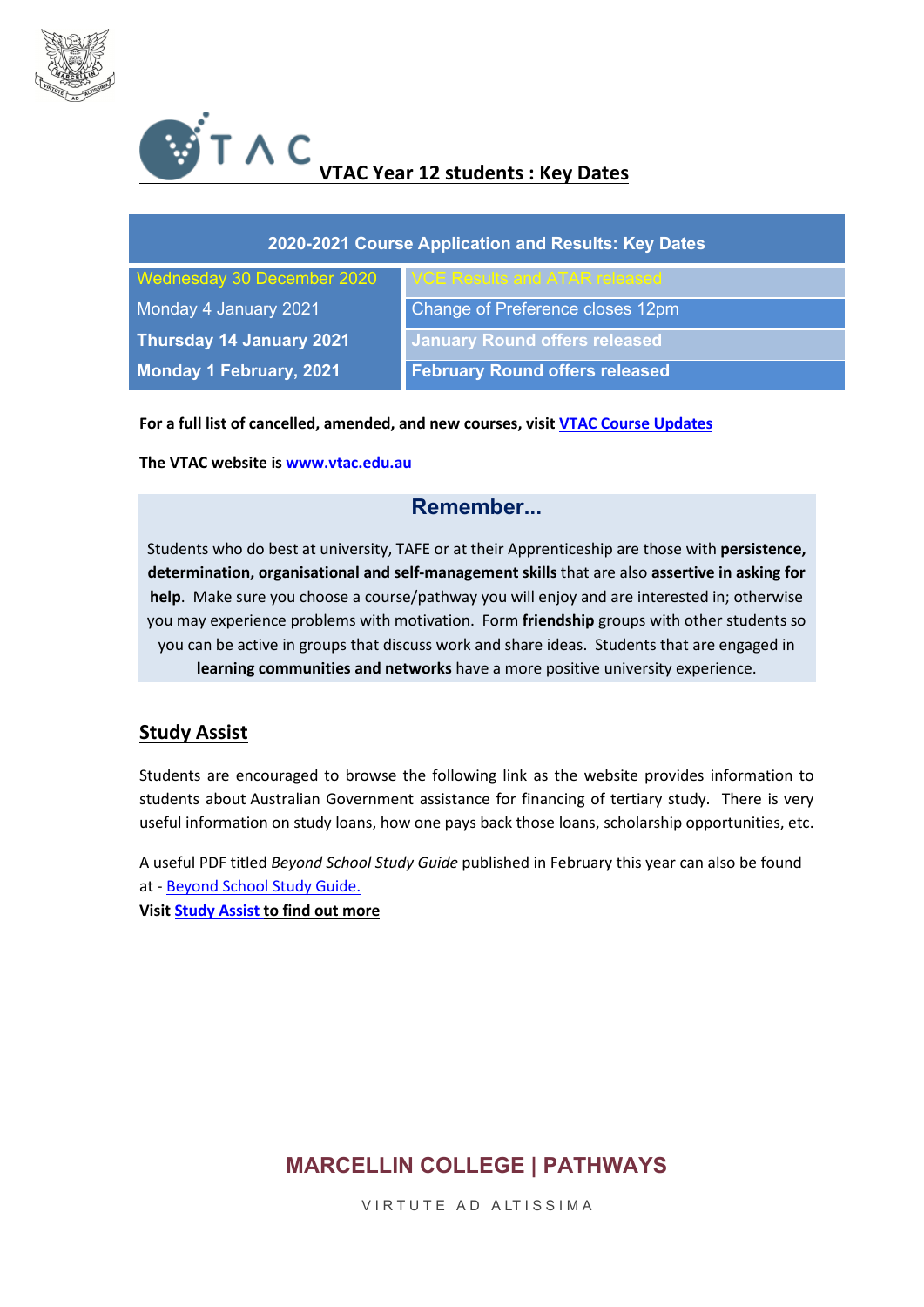

# **Linked** in

*An important tip for school leavers for getting a job is to create yourself a LinkedIn profile. LinkedIn is like a professional Facebook account where you can blog, comment on professional discussions, and build a professional portfolio that aligns with your resume. This needs to be developed over a period of years before graduating from university, so start soon, and continue to work on it during university.*

## **[www.linkedin.com](http://www.linkedin.com/)**

## *Top Tips shared by the head of LinkedIn, Cliff Rosenberg*

#### **PICK A PROFESSIONAL SHOT**

Including a profile picture in your profile is a must. Putting a face to your name makes it 21 times more likely to be viewed, but first impressions last, so make sure your profile picture is professional.

## **INCLUDE A SUMMARY**

Clearly outline your professional story; what your aspirations are and what qualifications you have to offer that others do not. This is your opportunity to demonstrate how your unique qualities make you perfect for your dream role. This is your elevator pitch.

#### **BUZZWORDS ARE BUZZKILL**

Are you motivated, creative, passionate? Great. So is everyone else on LinkedIn. Do yourself a favour — delete every single one of these buzzwords from your profile and replace them with keywords.

## **HIGHLIGHT YOUR EXPERIENCE**

Illustrate your unique professional story and achievements by adding pictures, compelling videos, and innovative presentations to your experience section. If you are just graduating, include your school history.

## **SHOWCASE YOUR SKILLS**

Maintaining a relevant list of at least five skills on your profile will help others understand your strengths and match you with the right opportunities. Also add other certifications that highlight important skills.

## **STAY ACTIVE**

Share content that excites you, such as a gripping video, a well-written news story or a particularly impressive presentation through status updates.

# **MARCELLIN COLLEGE | PATHWAYS**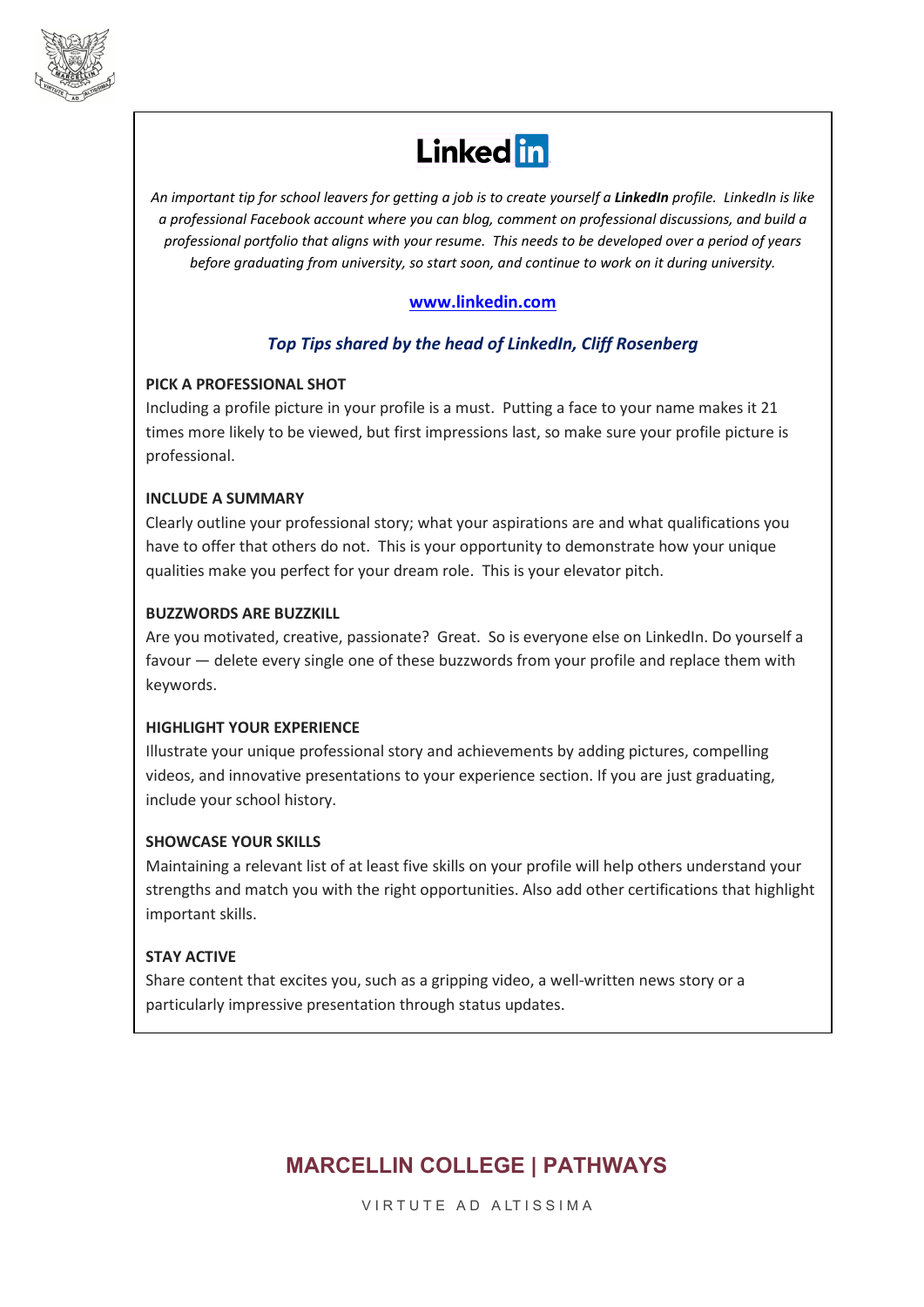



*The [Good Careers Guide](https://www.gooduniversitiesguide.com.au/careers-guide/browse/carpenter) states that carpenters construct, erect, install, finish and repair wooden and metal structures and fixtures on residential and commercial buildings. Some carpenters may also carry out work on large concrete, steel, and timber structures such as bridges, dams, power stations and civil engineering projects.* Carpentry is one of the many trades that come under **building & construction**. With further training and experience, a carpenter could become a building supervisor, building or construction manager, building inspector, technical teacher, estimator, building contract administrator or purchasing officer.

Cabinet makers specialise in cabinetry which involves using specialist carpentry tools and techniques. Cabinet makers are skilled at using the latest technology in designing, manufacturing, and finishing quality fitted furniture for areas like kitchens, bathrooms, showrooms, shop fittings, etc.

Most cabinetmakers are employed by companies that manufacture kitchens, bathrooms, furniture, and prefabricated wooden components. These companies are often small businesses that make custom-made items or undertake repairs and restoration, or larger companies that manufacture and install fixed or free-standing furniture for commercial and residential projects. **Find out more a[t Career Explorer -](https://www.careerexplorer.com/careers/cabinetmaker/) Cabinet Maker**



After successful completion of the *Diploma of Nursing* – which is currently a FREE TAFE course – students may have the option of applying to universities and being granted up to 12 months credit towards most 3-year Bachelor of Nursing qualifications. Box Hill Institute has specific articulation arrangements with *ACU, Deakin and La Trobe* Universities.

The VTAC code for the Diploma of Nursing is 5100210164. **Find out more about the Diploma of Nursing a[t Diploma of Nursing at Box Hill Institute.](https://www.boxhill.edu.au/courses/diploma-of-nursing-hc543-d/)**



## **Diploma of Professional Learning at La Trobe**

Students who do not receive the offer they might want, might like to consider enrolling in the [Diploma of Professional Learning](https://www.latrobe.edu.au/courses/diploma-of-professional-learning) which provides an alternative pathway to a range of La Trobe Bachelor's degrees.

The Diploma of Professional Learning is a 12-month course that combines online university preparation subjects and an individual choice of a number of online or on-campus undergraduate subjects. All the Diploma of Professional Learning subjects are supported by on-campus Learning Hubs and a dedicated team who will give you one-on-one advice and guidance.

# **MARCELLIN COLLEGE | PATHWAYS**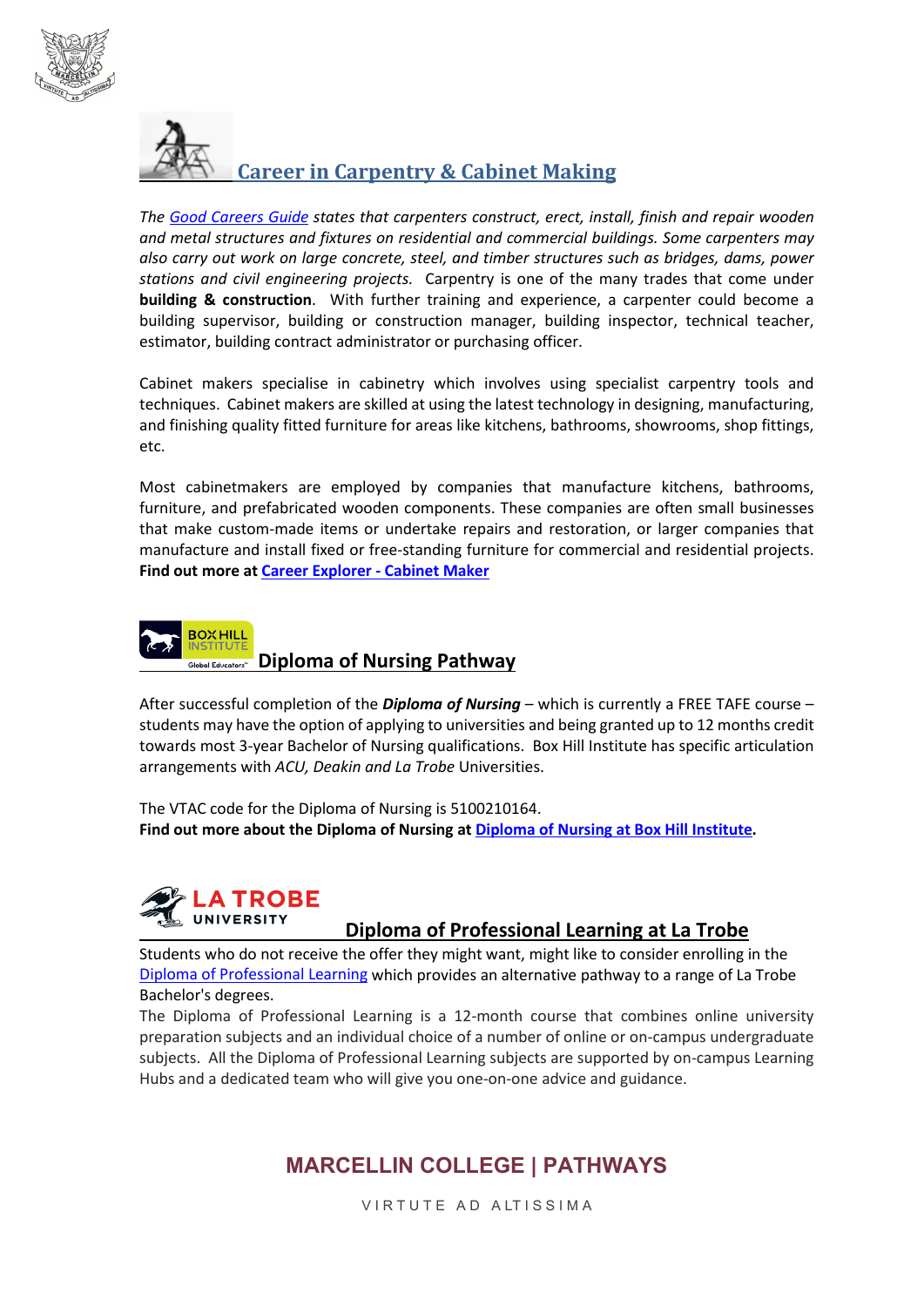

Students begin working towards a range of La Trobe Bachelor's courses straight away, so they can enter their degree with a foundation to help them succeed in their studies.

After successful completion of just six months of study, students may be eligible to transfer into one of a selected range of La Trobe Bachelor's degrees across *arts, business, health sciences and information technology*. **\* \*** Transition to a Bachelor's degree is subject to meeting minimum requirements

**Melbourne pathway courses from the diploma -**

- **[Bachelor of Arts](https://www.latrobe.edu.au/courses/bachelor-of-arts)**
- [Bachelor of Biological Sciences](https://www.latrobe.edu.au/courses/bachelor-of-biological-sciences)
- [Bachelor of Business](https://www.latrobe.edu.au/courses/bachelor-of-business)
- [Bachelor of Business \(Event](https://www.latrobe.edu.au/courses/bachelor-of-business-event-management-marketing)  [Management/Marketing\)](https://www.latrobe.edu.au/courses/bachelor-of-business-event-management-marketing)
- [Bachelor of Business \(Marketing\)](https://www.latrobe.edu.au/courses/bachelor-of-business-marketing)
- [Bachelor of Business \(Sport Management\)](https://www.latrobe.edu.au/courses/bachelor-of-business-sport-management)
- [Bachelor of Creative Arts](https://www.latrobe.edu.au/courses/bachelor-of-creative-arts)
- [Bachelor of Health Sciences](https://www.latrobe.edu.au/courses/bachelor-of-health-sciences)
- [Bachelor of Information Technology](https://www.latrobe.edu.au/courses/bachelor-of-information-technology)
- [Bachelor of International Relations](https://www.latrobe.edu.au/courses/bachelor-of-international-relations)
- [Bachelor of Media and Communication](https://www.latrobe.edu.au/courses/bachelor-of-media-and-communication)
- **[Bachelor of Science](https://www.latrobe.edu.au/courses/bachelor-of-science)**



## **News from Swinburne University**

**Changes in Education Courses**

The double degree courses in *secondary education* have been replaced with a packaged undergraduate degree plus the [Master of Teaching \(Secondary\).](https://www.swinburne.edu.au/study/course/Master-of-Teaching-(Secondary)-MA-TEASC/local) So, students complete an undergraduate degree and then pathway into the Master of Teaching. The benefit is that students can receive a minimum of two teaching disciplines through their chosen undergraduate degree, then complete a 2-year Master's which includes placements.

Students will obtain a Bachelor's Degree and Masters making them more employable, not only in teaching but also in the areas related to their undergraduate degree.

#### **Note: Students only sit the CASPER test when they are enrolled in the final year of their undergraduate degree, as this is within 12 months of progression into the Masters of Teaching (Secondary)**

- [Bachelor of Arts](https://www.swinburne.edu.au/study/course/bachelor-of-arts) plus Master of Teaching (Secondary) VCE Entry requirements are Units 3 and 4 – a minimum study score of 25 in any English ATAR guideline: 60.00+ VTAC Code: 3400212241
- [Bachelor of Business](https://www.swinburne.edu.au/study/course/bachelor-of-business) plus Master of Teaching (Secondary) VCE Entry requirements are Units 3 and 4 – a minimum study score of 25 in any English ATAR guideline: 60.00+ VTAC Code: 3400212261

# **MARCELLIN COLLEGE | PATHWAYS**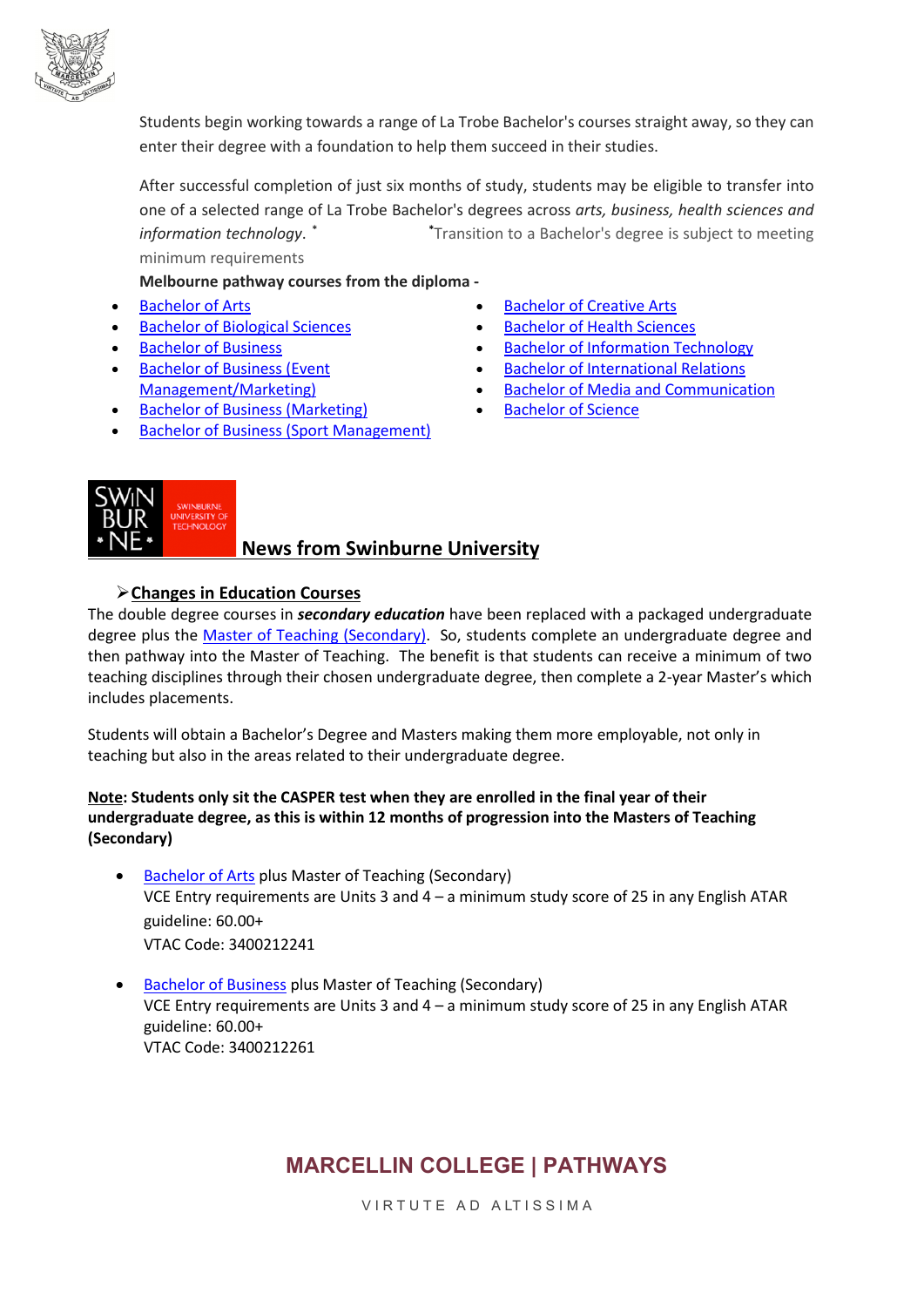

- [Bachelor of Health Science](https://www.swinburne.edu.au/study/course/bachelor-of-health-science) plus Master of Teaching (Secondary) VCE Entry requirements are Units 3 and 4 – a minimum study score of 25 in any English ATAR guideline: 60.00+ VTAC Code: 3400212251
- [Bachelor of Science](https://www.swinburne.edu.au/study/course/bachelor-of-science) plus Master of Teaching (Secondary) VCE Entry requirements are Units 3 and 4: a study score of at least 25 in English ,Units 3 and 4: a study score of at least 20 in any Mathematics. ATAR guideline: 65.00 VTAC Code: 3400212271

## **Swinburne Design Factory**

*Swinburne Design Factory is part of the Global Design Factory Network – a global network of universities offering innovative education, research and partnerships. This network brings together students, industry and researchers to co-create for extraordinary results. The aim is to turn ideas into reality.*

The projects offer students new and unique experiences, challenging team members to move outside of their comfort zone in order to create innovation and new thinking. Over the course of a project, students gain valuable skills that can set them apart in the employment market, assisting with competencies such as:

- **EXEC** interdisciplinary teamwork
- communication and collaboration
- **•** project management
- **•** creative problem solving
- client interaction

## **The Global Design Factory Network includes:**

- [Aalto Design Factory](http://www.aaltodesignfactory.fi/) at Aalto University, Helsinki, Finland
- [Aalto-Tongji Design Factory,](http://sinofinnishcentre.org/beta/?lang=en) at Tongji University in Shanghai, China
- **[Duoc Design Factory](http://www.duoc.cl/designfactory/) at Duoc UC, Santiago, Chile**
- [Frisian Design Factory,](http://frisiandesignfactory.nl/) NHL University of Applied Science, Netherlands
- Interaction and CERN research centre, Switzerland
- [Porto Design Factory](https://www.facebook.com/portodesignfactory) at Porto Polytechnic in Porto, Portugal

## **Find out more about the Design Factory a[t Design Factory](http://www.swinburne.edu.au/design/design-factory/)**

# **MARCELLIN COLLEGE | PATHWAYS**